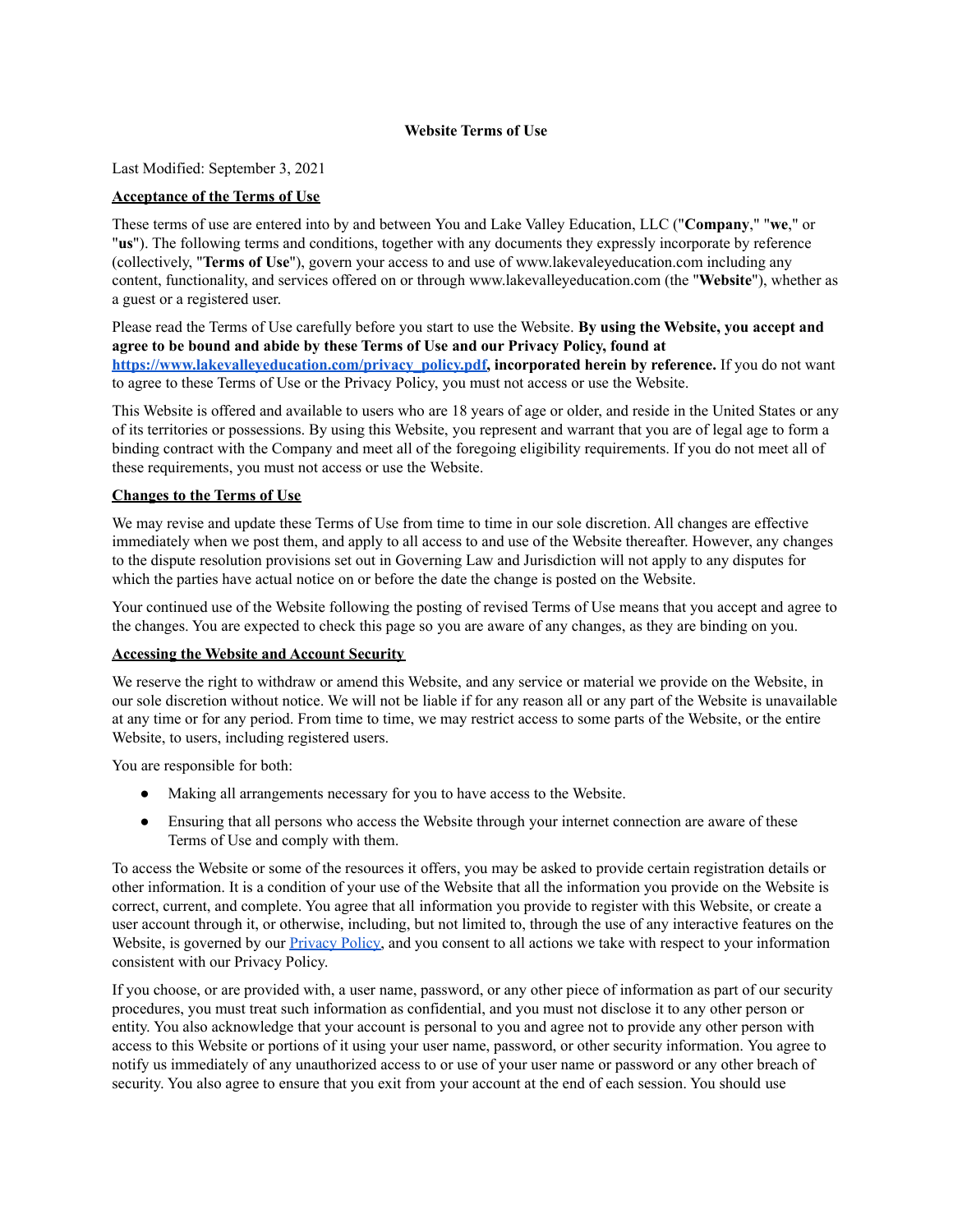particular caution when accessing your account from a public or shared computer so that others are not able to view or record your password or other personal information.

We have the right to disable any user name, password, or other identifier, whether chosen by you or provided by us, at any time in our sole discretion for any or no reason, including if, in our opinion, you have violated any provision of these Terms of Use.

### **Intellectual Property Rights**

The Website and its entire contents, features, and functionality (including but not limited to all information, software, text, displays, images, video, and audio, and the design, selection, and arrangement thereof) are owned by the Company, its licensors, or other providers of such material and are protected by United States and international copyright, trademark, patent, trade secret, and other intellectual property or proprietary rights laws.

These Terms of Use permit you to use the Website for your personal, non-commercial use only. You must not reproduce, distribute, modify, create derivative works of, publicly display, publicly perform, republish, download, store, or transmit any of the material on our Website, except as agreed in a contract between us and you or your employer, or as follows:

- Your computer may temporarily store copies of such materials in RAM incidental to your accessing and viewing those materials.
- You may store files that are automatically cached by your Web browser for display enhancement purposes.
- You may print or download one copy of a reasonable number of pages of the Website for your own personal, non-commercial use and not for further reproduction, publication, or distribution.
- If we provide desktop, mobile, or other applications for download, you may download a single copy to your computer or mobile device solely for your own personal, non-commercial use, provided you agree to be bound by our end user license agreement for such applications.

You must not access or use for any commercial purposes any part of the Website or any services or materials available through the Website.

Any use of the Website not expressly permitted by these Terms of Use is a breach of these Terms of Use and may violate copyright, trademark, and other laws.

## **Prohibited Uses**

You may use the Website only for lawful purposes and in accordance with these Terms of Use. You agree not to use the Website: (a) for any unlawful purpose; (b) to solicit others to perform or participate in any unlawful acts; (c) to violate any international, federal, provincial or state regulations, rules, laws, or local ordinances; (d) to infringe upon or violate our intellectual property rights or the intellectual property rights of others; (e) to harass, abuse, insult, harm, defame, slander, disparage, intimidate, or discriminate based on gender, sexual orientation, religion, ethnicity, race, age, national origin, or disability; (f) to submit false or misleading information; (g) to upload or transmit viruses or any other type of malicious code that will or may be used in any way that will affect the functionality or operation of the Service or of any related website, other websites, or the Internet; (h) to collect or track the personal information of others; (i) to spam, phish, pharm, pretext, spider, crawl, or scrape; (j) for any obscene or immoral purpose; or (k) to interfere with or circumvent the security features of the Service or any related website, other websites, or the Internet. We reserve the right to terminate your use of the Service or any related website for violating any of the prohibited uses.

## **Copyright Infringement**

If you believe that any User Contributions violate your copyright, please send us an email at support@lakevalleyeducation.com.

## **Reliance on Information Posted**

The information presented on or through the Website is made available solely for general information purposes. We do not warrant the accuracy, completeness, or usefulness of this information. Any reliance you place on such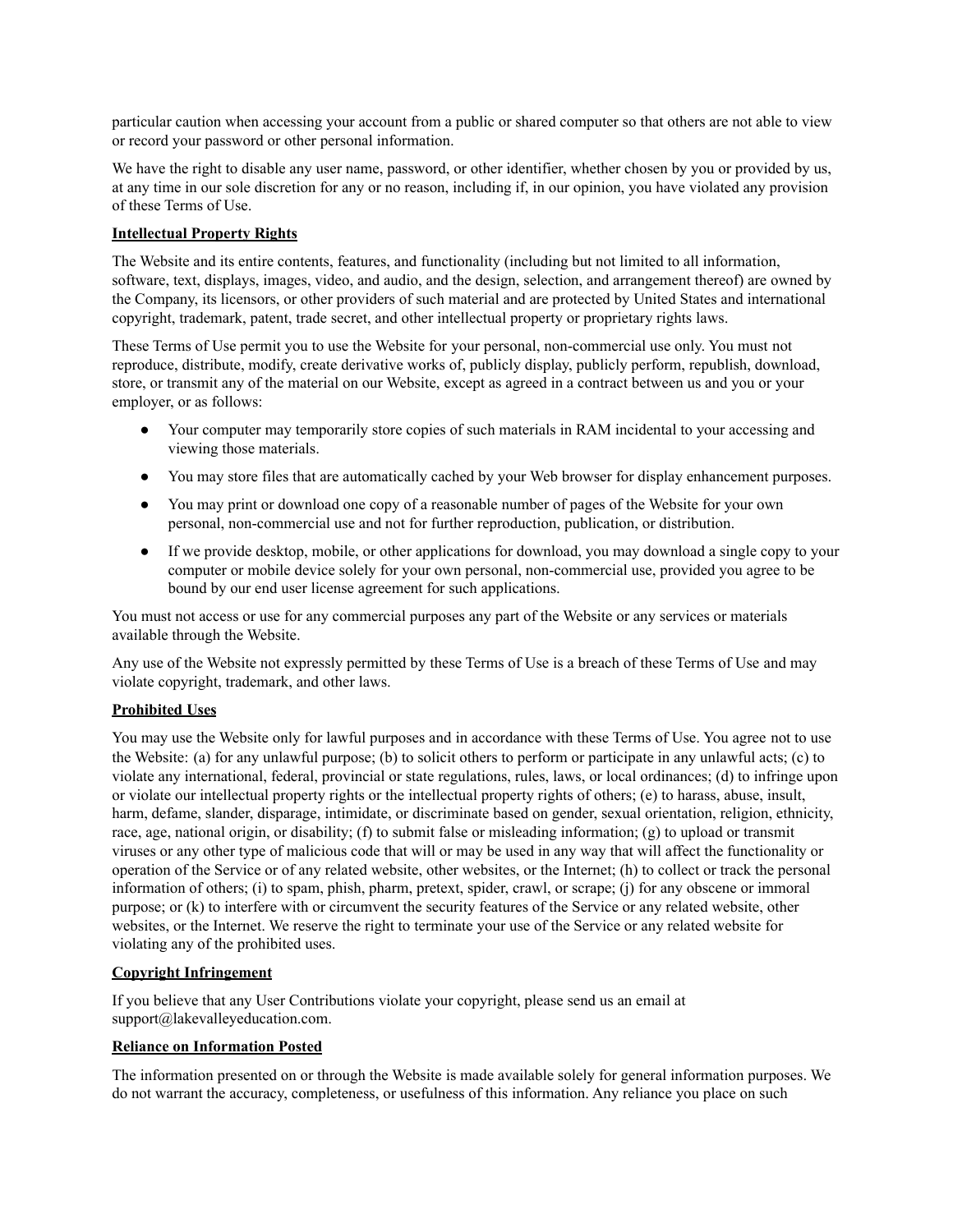information is strictly at your own risk. We disclaim all liability and responsibility arising from any reliance placed on such materials by you or any other visitor to the Website, or by anyone who may be informed of any of its contents.

## **Changes to the Website**

We may update the content on this Website from time to time, but its content is not necessarily complete or up-to-date. Any of the material on the Website may be out of date at any given time, and we are under no obligation to update such material.

# **Information About You and Your Visits to the Website**

All information we collect on this Website is subject to our **[Privacy](https://www.lakevalleyeducation.com/privacy_policy.pdf) Policy**. By using the Website, you consent to all actions taken by us with respect to your information in compliance with the Privacy Policy.

# **Links from the Website**

If the Website contains links to other sites and resources provided by third parties, these links are provided for your convenience only. This includes links contained in advertisements, including banner advertisements and sponsored links. We have no control over the contents of those sites or resources, and accept no responsibility for them or for any loss or damage that may arise from your use of them. If you decide to access any of the third-party websites linked to this Website, you do so entirely at your own risk and subject to the terms and conditions of use for such websites.

# **Geographic Restrictions**

The owner of the Website is based in the United States. We provide this Website for use only by persons located in the United States. We make no claims that the Website or any of its content is accessible or appropriate outside of the United States. Access to the Website may not be legal by certain persons or in certain countries. If you access the Website from outside the United States, you do so on your own initiative and are responsible for compliance with local laws.

## **Disclaimer of Warranties**

TO THE FULLEST EXTENT PROVIDED BY LAW, WE WILL NOT BE LIABLE FOR ANY LOSS OR DAMAGE CAUSED BY A DISTRIBUTED DENIAL-OF-SERVICE ATTACK, VIRUSES, OR OTHER TECHNOLOGICALLY HARMFUL MATERIAL THAT MAY INFECT YOUR COMPUTER EQUIPMENT, COMPUTER PROGRAMS, DATA, OR OTHER PROPRIETARY MATERIAL DUE TO YOUR USE OF THE WEBSITE OR ANY SERVICES OR ITEMS OBTAINED THROUGH THE WEBSITE OR TO YOUR DOWNLOADING OF ANY MATERIAL POSTED ON IT, OR ON ANY WEBSITE LINKED TO IT.

YOUR USE OF THE WEBSITE, ITS CONTENT, AND ANY SERVICES OR ITEMS OBTAINED THROUGH THE WEBSITE IS AT YOUR OWN RISK. THE WEBSITE, ITS CONTENT, AND ANY SERVICES OR ITEMS OBTAINED THROUGH THE WEBSITE ARE PROVIDED ON AN "AS IS" AND "AS AVAILABLE" BASIS, WITHOUT ANY WARRANTIES OF ANY KIND, EITHER EXPRESS OR IMPLIED. NEITHER THE COMPANY NOR ANY PERSON ASSOCIATED WITH THE COMPANY MAKES ANY WARRANTY OR REPRESENTATION WITH RESPECT TO THE COMPLETENESS, SECURITY, RELIABILITY, QUALITY, ACCURACY, OR AVAILABILITY OF THE WEBSITE. WITHOUT LIMITING THE FOREGOING, NEITHER THE COMPANY NOR ANYONE ASSOCIATED WITH THE COMPANY REPRESENTS OR WARRANTS THAT THE WEBSITE, ITS CONTENT, OR ANY SERVICES OR ITEMS OBTAINED THROUGH THE WEBSITE WILL BE ACCURATE, RELIABLE, ERROR-FREE, OR UNINTERRUPTED, THAT DEFECTS WILL BE CORRECTED, THAT OUR SITE OR THE SERVER THAT MAKES IT AVAILABLE ARE FREE OF VIRUSES OR OTHER HARMFUL COMPONENTS, OR THAT THE WEBSITE OR ANY SERVICES OR ITEMS OBTAINED THROUGH THE WEBSITE WILL OTHERWISE MEET YOUR NEEDS OR EXPECTATIONS.

TO THE FULLEST EXTENT PROVIDED BY LAW, THE COMPANY HEREBY DISCLAIMS ALL WARRANTIES OF ANY KIND, WHETHER EXPRESS OR IMPLIED, STATUTORY, OR OTHERWISE, INCLUDING BUT NOT LIMITED TO ANY WARRANTIES OF MERCHANTABILITY, NON-INFRINGEMENT, AND FITNESS FOR PARTICULAR PURPOSE.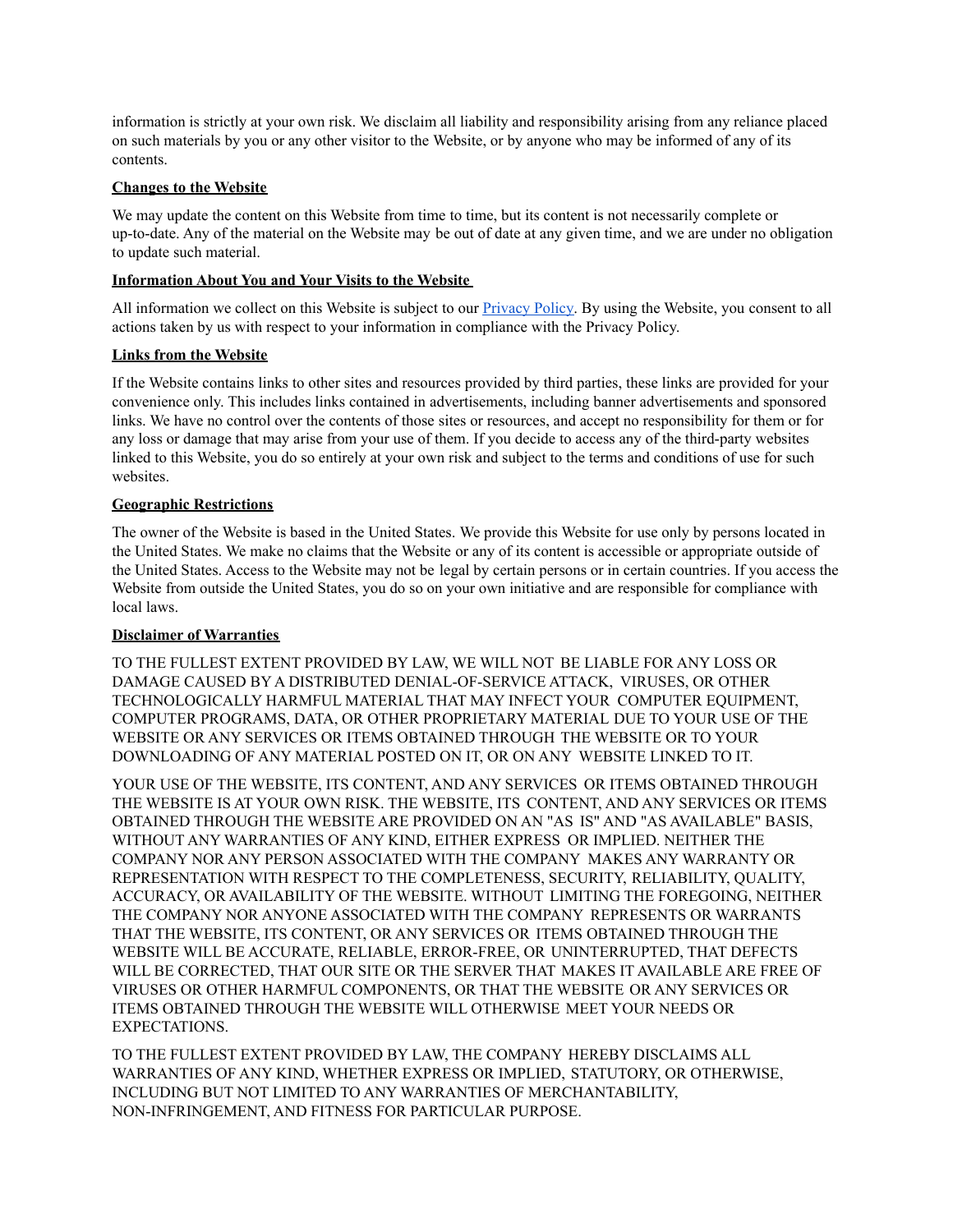THE FOREGOING DOES NOT AFFECT ANY WARRANTIES THAT CANNOT BE EXCLUDED OR LIMITED UNDER APPLICABLE LAW.

#### **Limitation on Liability**

TO THE FULLEST EXTENT PROVIDED BY LAW, IN NO EVENT WILL THE COMPANY, ITS AFFILIATES, OR THEIR LICENSORS, SERVICE PROVIDERS, EMPLOYEES, AGENTS, OFFICERS, OR DIRECTORS BE LIABLE FOR DAMAGES OF ANY KIND, UNDER ANY LEGAL THEORY, ARISING OUT OF OR IN CONNECTION WITH YOUR USE, OR INABILITY TO USE, THE WEBSITE, ANY WEBSITES LINKED TO IT, ANY CONTENT ON THE WEBSITE OR SUCH OTHER WEBSITES, INCLUDING ANY DIRECT, INDIRECT, SPECIAL, INCIDENTAL, CONSEQUENTIAL, OR PUNITIVE DAMAGES, INCLUDING BUT NOT LIMITED TO, PERSONAL INJURY, PAIN AND SUFFERING, EMOTIONAL DISTRESS, LOSS OF REVENUE, LOSS OF PROFITS, LOSS OF BUSINESS OR ANTICIPATED SAVINGS, LOSS OF USE, LOSS OF GOODWILL, LOSS OF DATA, AND WHETHER CAUSED BY TORT (INCLUDING NEGLIGENCE), BREACH OF CONTRACT, OR OTHERWISE, EVEN IF FORESEEABLE.

The limitation of liability set out above does not apply to liability resulting from our gross negligence or willful misconduct.

THE FOREGOING DOES NOT AFFECT ANY LIABILITY THAT CANNOT BE EXCLUDED OR LIMITED UNDER APPLICABLE LAW.

### **Indemnification**

You agree to defend, indemnify, and hold harmless the Company, its affiliates, licensors, and service providers, and its and their respective officers, directors, employees, contractors, agents, licensors, suppliers, successors, and assigns from and against any claims, liabilities, damages, judgments, awards, losses, costs, expenses, or fees (including reasonable attorneys' fees) arising out of or relating to your violation of these Terms of Use or your use of the Website, including, but not limited to, your User Contributions, any use of the Website's content, services, and products other than as expressly authorized in these Terms of Use, or your use of any information obtained from the Website.

### **Governing Law and Jurisdiction**

All matters relating to the Website and these Terms of Use, and any dispute or claim arising therefrom or related thereto (in each case, including non-contractual disputes or claims), shall be governed by and construed in accordance with the internal laws of the State of California without giving effect to any choice or conflict of law provision or rule (whether of the State of California or any other jurisdiction). Any legal suit, action, or proceeding arising out of, or related to, these Terms of Use or the Website shall be instituted exclusively in the federal courts of the United States or the courts of the State of California. You waive any and all objections to the exercise of jurisdiction over you by such courts and to venue in such courts.

#### **Waiver and Severability**

No waiver by the Company of any term or condition set out in these Terms of Use shall be deemed a further or continuing waiver of such term or condition or a waiver of any other term or condition, and any failure of the Company to assert a right or provision under these Terms of Use shall not constitute a waiver of such right or provision.

If any provision of these Terms of Use is held by a court or other tribunal of competent jurisdiction to be invalid, illegal, or unenforceable for any reason, such provision shall be eliminated or limited to the minimum extent such that the remaining provisions of the Terms of Use will continue in full force and effect.

## **Entire Agreement**